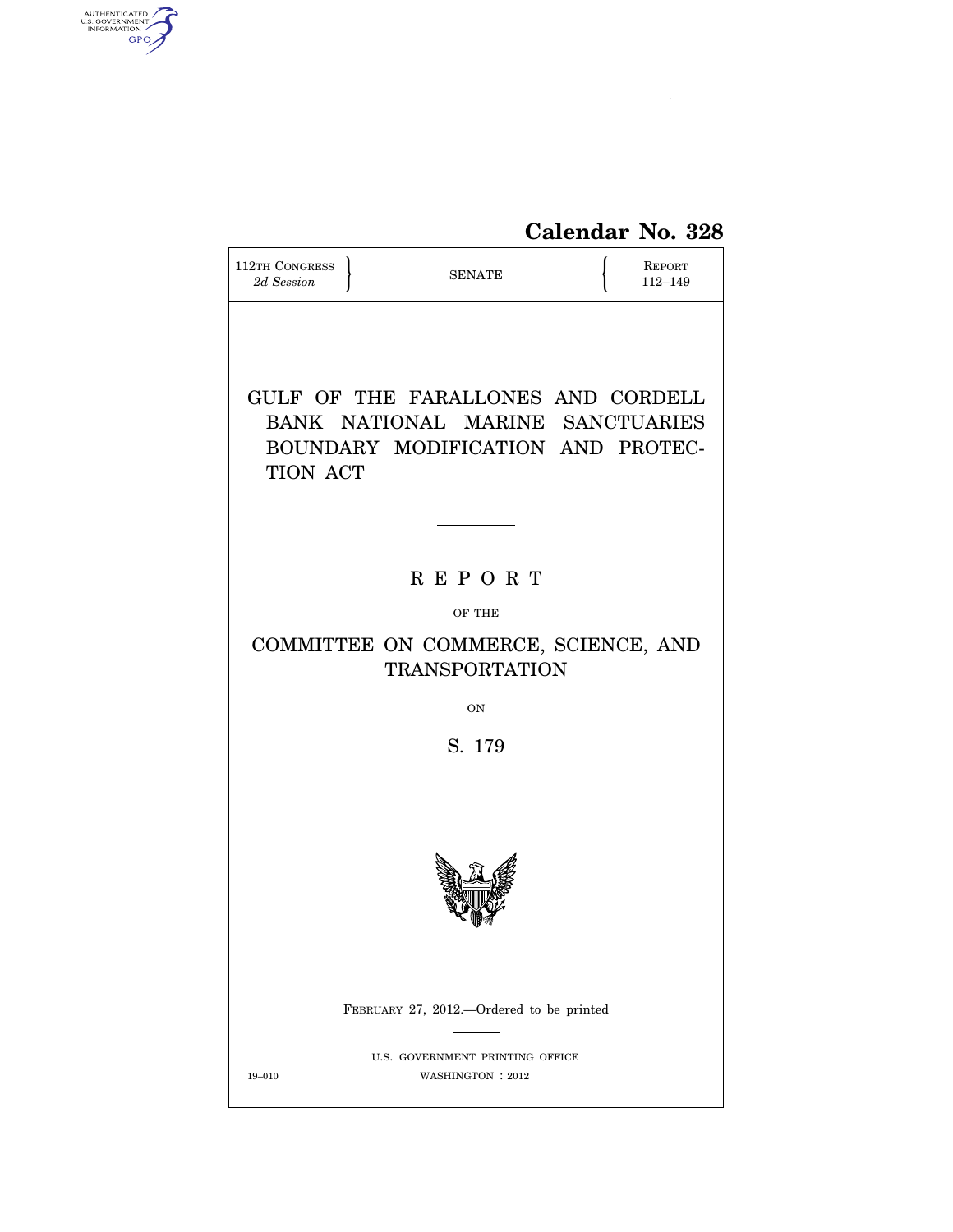#### SENATE COMMITTEE ON COMMERCE, SCIENCE, AND TRANSPORTATION

#### ONE HUNDRED TWELFTH CONGRESS

#### SECOND SESSION

JOHN D. ROCKEFELLER IV, West Virginia, *Chairman*  DANIEL K. INOUYE, Hawaii JOHN F. KERRY, Massachusetts BARBARA BOXER, California BILL NELSON, Florida MARIA CANTWELL, Washington FRANK R. LAUTENBERG, New Jersey MARK PRYOR, Arkansas CLAIRE McCASKILL, Missouri AMY KLOBUCHAR, Minnesota TOM UDALL, New Mexico MARK WARNER, Virginia MARK BEGICH, Alaska

KAY BAILEY HUTCHISON, Texas OLYMPIA J. SNOWE, Maine JIM DeMINT, South Carolina JOHN THUNE, South Dakota ROGER F. WICKER, Mississippi JOHNNY ISAKSON, Georgia ROY BLUNT, Missouri JOHN BOOZMAN, Arkansas PATRICK J. TOOMEY, Pennsylvania MARCO RUBIO, Florida KELLY AYOTTE, New Hampshire DEAN HELLER, Nevada

ELLEN DONESKI, *Staff Director*  JAMES REID, *Deputy Staff Director*  JOHN WILLIAMS, *General Counsel*  TODD BERTOSON, *Republican Staff Director*  JARROD THOMPSON, *Republican Deputy Staff Director*  REBECCA SEIDEL, *Republican General Counsel*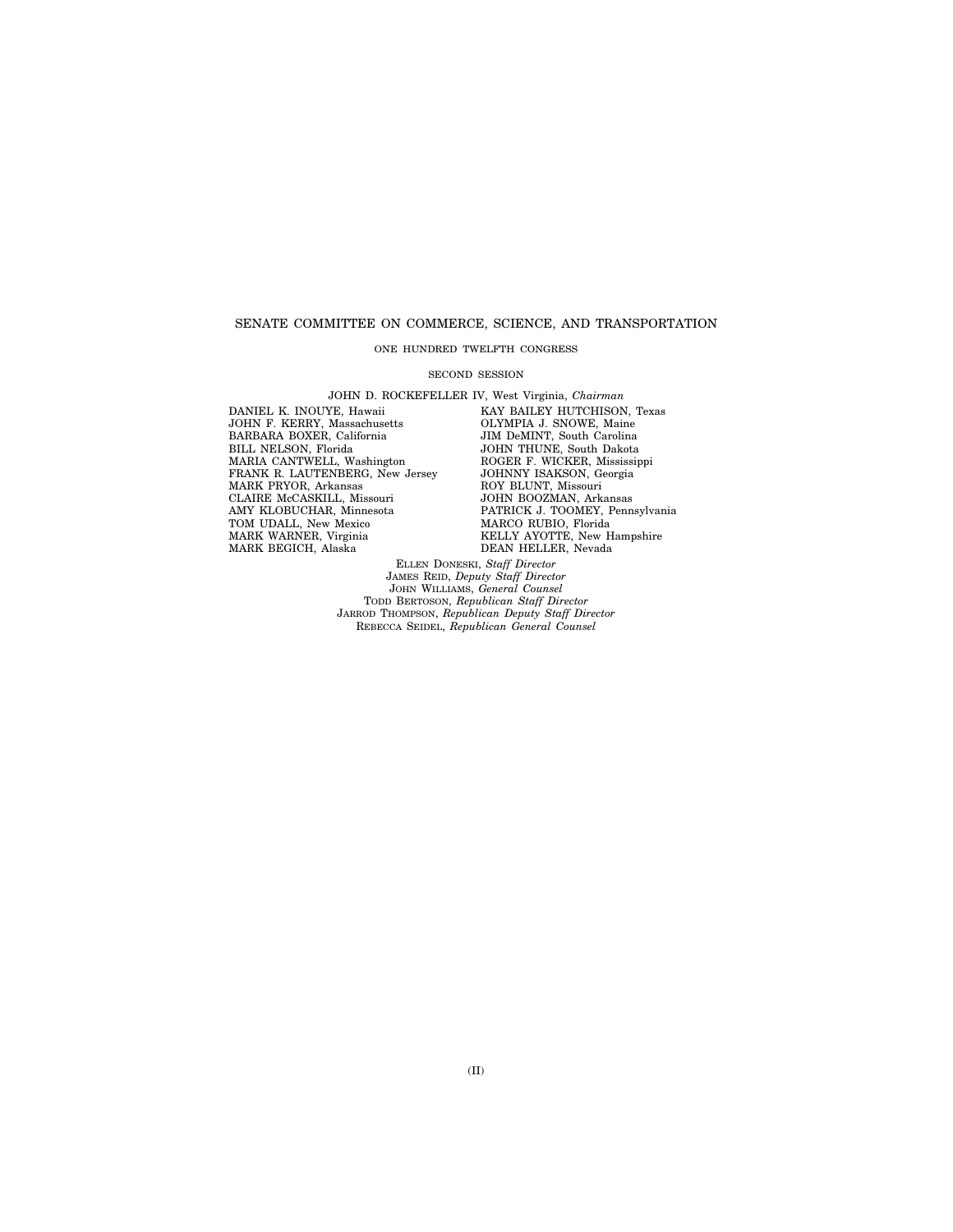# **Calendar No. 328**

112TH CONGRESS **REPORT** 2d Session **112** SENATE **112–149** 

## GULF OF THE FARALLONES AND CORDELL BANK NA-TIONAL MARINE SANCTUARIES BOUNDARY MODIFICA-TION AND PROTECTION ACT

FEBRUARY 27, 2012.—Ordered to be printed

Mr. ROCKEFELLER, from the Committee on Commerce, Science, and Transportation, submitted the following

### R E P O R T

#### [To accompany S. 179]

The Committee on Commerce, Science, and Transportation, to which was referred the bill (S. 179) to expand the boundaries of the Gulf of the Farallones National Marine Sanctuary and the Cordell Bank National Marine Sanctuary, and for other purposes, having considered the same, reports favorably thereon without amendment and recommends that the bill do pass.

#### PURPOSE OF THE BILL

The purpose of S. 179, the Gulf of the Farallones and Cordell Bank National Marine Sanctuaries Boundary Modification and Protection Act, is to extend the boundaries of the Gulf of Farallones National Marine Sanctuary and the Cordell Bank National Marine Sanctuary, strengthen the protections that apply to the Sanctuaries, educate the public regarding the ecological value and national importance of those marine environments, and manage uses of the Sanctuaries under the bill and the National Marine Sanctuaries Act (16 U.S.C. 1431 et seq.) (NMSA).

#### BACKGROUND AND NEEDS

In 1972, Congress passed the Marine Protection, Research, and Sanctuaries Act of 1972 (86 Stat. 1052) (MPRSA). Title III of that Act authorizes the Secretary of Commerce (Secretary) to designate and permanently protect areas of national significance within the marine environment due to the importance of their conservation,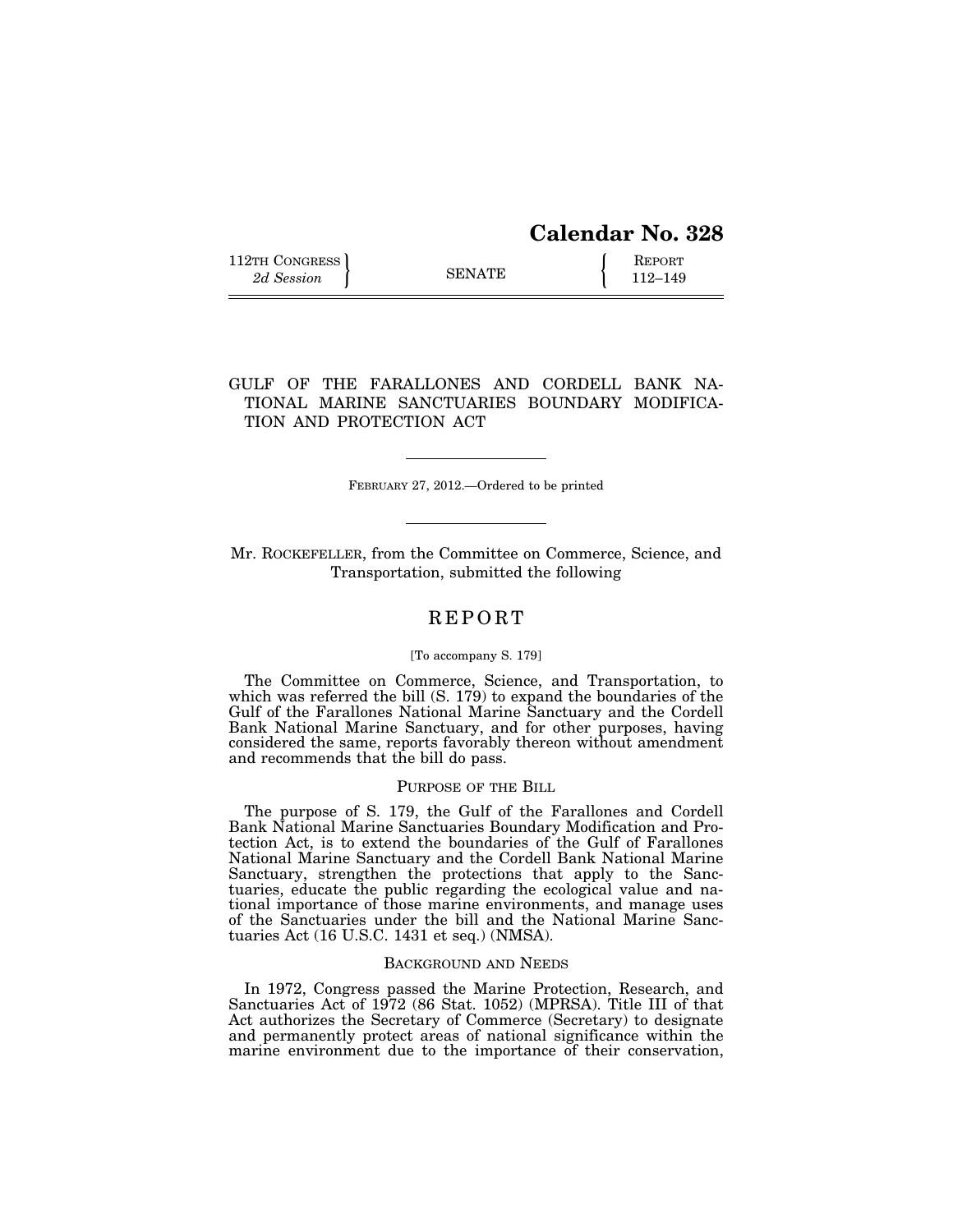recreational, ecological, historical, scientific, cultural, archeological, educational, or aesthetic qualities. NMSA (title II of the Oceans Act of 1992 (106 Stat. 5039)), amended the MPRSA process for considering Sanctuary designation standards and procedures. Currently, there are a total of 13 national marine sanctuaries and four national marine monuments. Sanctuaries vary in size from one square mile to  $137,792$  square miles.

NMSA also established the National Marine Sanctuary Program (NMSP), which is responsible for identifying, designating, and managing ocean and Great Lakes areas as national marine Sanctuaries. The NMSP has the authority to issue regulations for each sanctuary to specify the types of activities that can and cannot occur within sanctuary boundaries, which have the effect and enforceability of law. A designation document is prepared as part of a sanctuary's designation process. The designation document defines the area of the sanctuary, the characteristics of the area that give it value, and the types of activities that would be subject to regulation to protect those characteristics. The National Oceanic and Atmospheric Administration (NOAA) is authorized to both recover damages from responsible parties that injure sanctuary resources and to assess civil penalties for violations of sanctuary regulations. Most sanctuaries generally prohibit material discharges into the sanctuary, disturbance of seabed and cultural resources, and exploration and development of oil, gas, and minerals within the sanctuary.

NMSP also establishes management plans, develops conservation policy, issues permits, and undertakes strategic planning for each sanctuary. Each sanctuary has a community based Sanctuary Advisory Council. The Sanctuary Advisory Council is comprised of representatives from various user groups, including fishermen, Government agencies, and local businesses. The Sanctuary Advisory Council advises the sanctuary manager on the designation and/or operation of a national marine sanctuary.

Regulatory changes most often occur during a five-year Management Plan Review. During this process, the Sanctuary Advisory Council, working groups, and the public may identify issues that could lead to the decision to restrict or prohibit a certain activity in the sanctuary.

NMSA has been amended and reauthorized six times, most recently in 2000, which authorized funding through the end of fiscal year 2005. The 2000 reauthorization of NMSA included a provision that placed a limitation on the creation of new sanctuaries in an effort to address the impact of decreasing appropriations have on providing sufficient maintenance and operation capabilities for established sanctuaries. However, the limitation does not prevent the expansion of existing sanctuaries.

The existing 13 national marine sanctuaries and the four national marine monuments were added to the program through three different processes: (1) NMSP; (2) Congressional designation; and (3) Executive Order based on the Antiquities Act of 1906 (16 U.S.C. 431 et seq.). The majority of the national marine sanctuaries were added to the System through the NMSP process. However, the Hawaiian Islands Humpback Whale National Marine Sanctuary and the Stellwagen Bank National Marine Sanctuary were designated by provisions included in the Oceans Act of 1992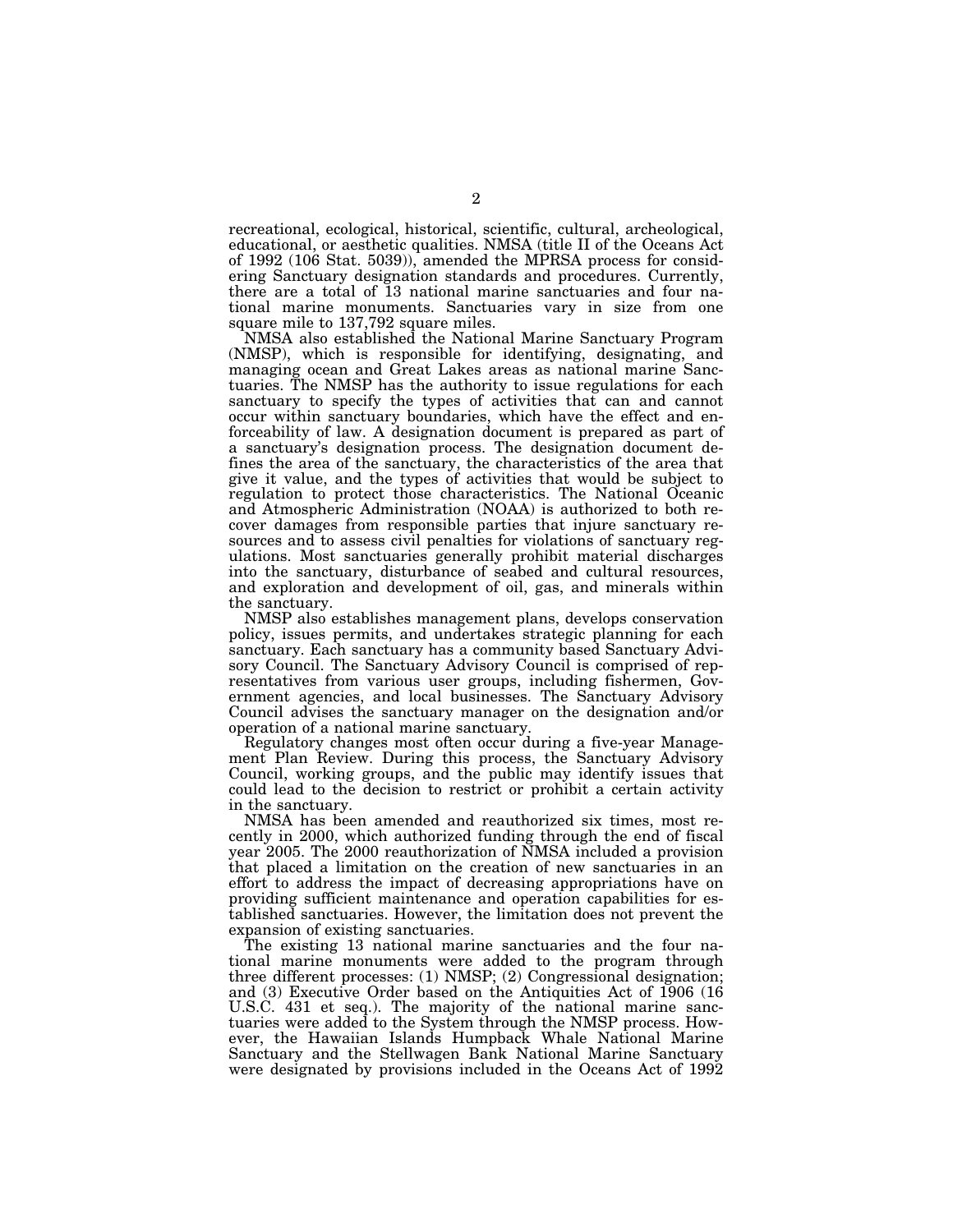(106 Stat. 5039), and the Florida Keys National Marine Sanctuary and Protection Act (16 U.S.C. 1433 note), designated the Florida Keys National Marine Sanctuary, which enveloped the existing Key Largo and Looe Key National Marine Sanctuaries in 1996. To date, Congress also has enacted legislation to expand the boundaries of one existing sanctuary. The National Marine Sanctuaries Preservation Act (110 Stat. 3363), added Stetson Bank to the Flower Garden Banks National Marine Sanctuary.

The Gulf of the Farallones National Marine Sanctuary, established in 1981, is 948 square nautical miles off the coast of California just west of San Francisco and is part of the United Nations' Golden Gate Biosphere Reserve. It is a breeding ground for and home to harbor seals, elephant seals, harbor porpoises, Pacific white-sided dolphins, rockfish, and seabirds, including the Tufted Puffin. The Sanctuary constitutes part of the migration route of gray whales, contains a resident blue whale population, and serves as a feeding ground for both blue and humpback whale populations.

The Cordell Bank National Marine Sanctuary contains an offshore granitic bank 4.5 miles wide by 9.5 miles long and comprises 399 nautical square miles of the northern California coast. It is characterized by dynamic ocean conditions and complex undersea topography due to the prevailing California current that flows southward along the coast. The Sanctuary supports and is a feeding ground for many migratory marine mammals, seabirds, rockfish, and other fish species. Within the boundaries of both Sanctuaries, oil and gas development activities are prohibited. Fishing and aquaculture activities are not restricted by current regulations in either Sanctuary.

#### SUMMARY OF PROVISIONS

S. 179 would modify the existing Sanctuaries' boundaries to add approximately 1,521 square nautical miles to the Gulf of the Farallones National Marine Sanctuary and 354 square nautical miles to the Cordell Bank National Marine Sanctuary. The expansion would prohibit the leasing, exploration, development, production, or transporting by pipeline of minerals or hydrocarbons, as is currently done within the existing boundaries of the Sanctuaries.

The bill would direct the Secretary to complete: (1) a draft supplemental management plan for each Sanctuary not later than 24 months after the date of enactment of the Act; and (2) a revised comprehensive management plan for each Sanctuary at the conclusion of the first management review for the Sanctuaries initiated after the date of enactment of the legislation. The existing regulations for the Gulf of the Farallones National Marine Sanctuary and the Cordell Bank National Marine Sanctuary, including any changes made as a result of a joint management plan review for the Sanctuaries, would apply to the expansion areas. The bill would provide the Secretary with 24 months to assess and change any necessary regulations and would direct the Secretary to consider appropriate regulations in the Sanctuaries for the deposit or release of introduced species, and the alteration of stream and river drainage into the Sanctuaries.

The bill would authorize an appropriation of \$3 million for each fiscal year from 2012 through 2016 to carry out provisions of this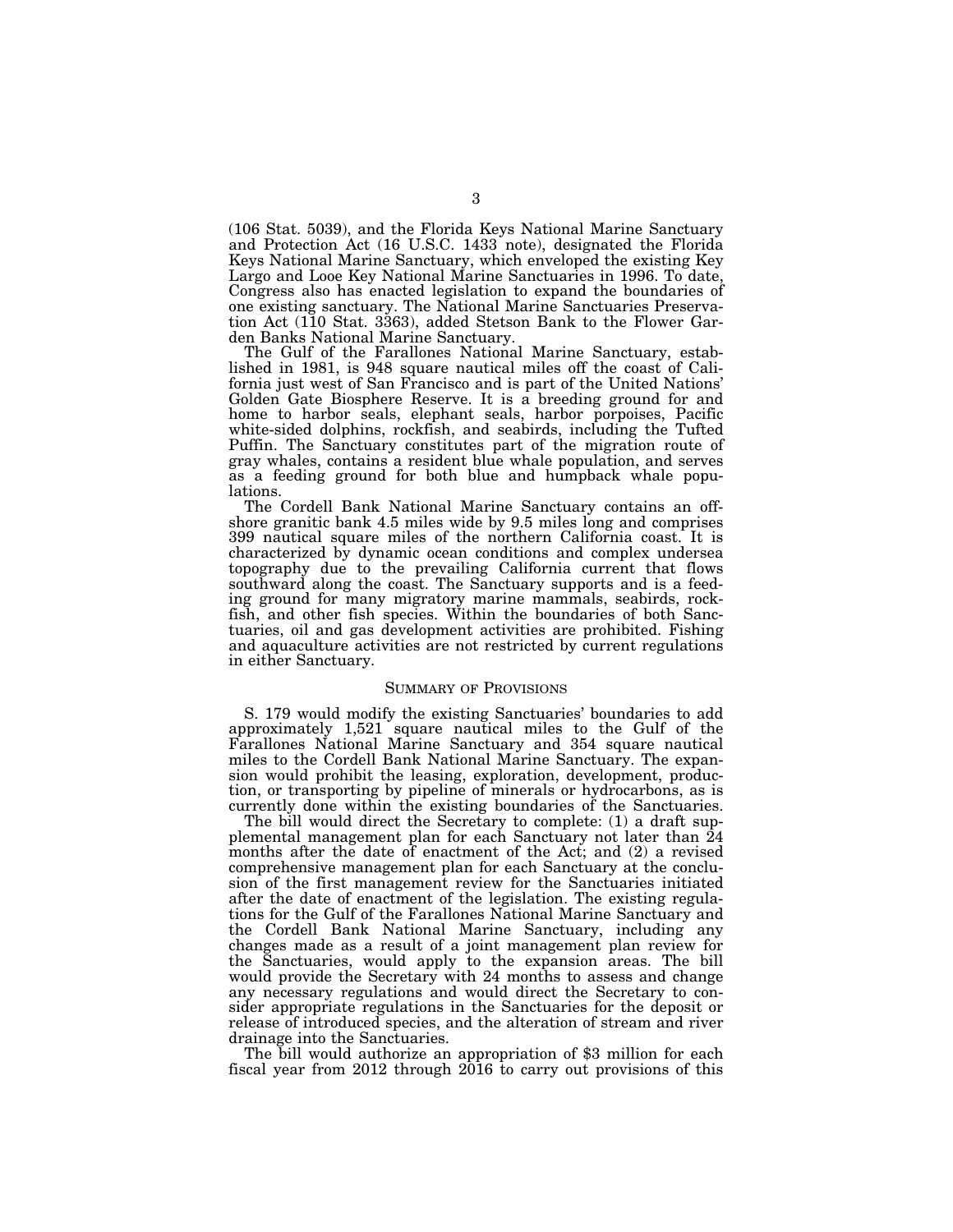Act, other than construction and acquisition projects; and \$3.5 million for fiscal year 2012 and such sums as are necessary for each fiscal year from 2013 through 2016 for construction and acquisition projects related to the Sanctuaries.

#### LEGISLATIVE HISTORY

The Gulf of the Farallones and Cordell Bank National Marine Sanctuaries Boundary Modification and Protection Act, S. 179, was introduced by Senator Boxer on January 25, 2011, with Senator Feinstein as an original cosponsor. On June 8, 2011, the Committee met in open Executive Session and, by a voice vote, ordered S. 179 reported without amendment.

#### ESTIMATED COSTS

In accordance with paragraph 11(a) of rule XXVI of the Standing Rules of the Senate and section 403 of the Congressional Budget Act of 1974, the Committee provides the following cost estimate, prepared by the Congressional Budget Office:

#### *S. 179—Gulf of the Farallones and Cordell Bank National Marine Sanctuaries Boundary Modification and Protection Act*

Summary: S. 179 would expand the boundaries of the Gulf of the Farallones National Marine Sanctuary and the Cordell Bank National Marine Sanctuary; both are located off the coast of northern California and are managed by the National Oceanic and Atmospheric Administration (NOAA).

Assuming appropriation of the amounts specified in the bill for sanctuary management and estimated to be necessary to acquire a new vessel to help manage the sanctuaries, CBO estimates that implementing S. 179 would cost \$20 million over the 2012–2016 period. Enacting the bill would have no effect on revenues or direct spending; therefore, pay-as-you-go procedures do not apply.

S. 179 contains no intergovernmental mandates as defined in the Unfunded Mandates Reform Act (UMRA) and would impose no costs on state, local, or tribal governments.

S. 179 would impose private-sector mandates, as defined in UMRA, by limiting certain commercial and recreational activities in the areas added to the Gulf of the Farallones and Cordell Bank National Marine Sanctuaries. Based on information from NOAA, CBO estimates that the cost of the mandates would fall below the annual threshold established in UMRA for private-sector mandates (\$142 million in 2011, adjusted annually for inflation).

Estimated cost to the Federal Government: The estimated budgetary impact of S. 179 is shown in the following table. The costs of this legislation fall within budget function 300 (natural resources and environment).

|                                                                | By fiscal year, in millions of dollars- |        |        |        |      |                  |
|----------------------------------------------------------------|-----------------------------------------|--------|--------|--------|------|------------------|
|                                                                | 2012                                    | 2013   | 2014   | 2015   | 2016 | $2012 -$<br>2016 |
| CHANGES IN SPENDING SUBJECT TO APPROPRIATION                   |                                         |        |        |        |      |                  |
| <b>Additional Operating Costs:</b><br><b>Estimated Outlavs</b> |                                         | 3<br>3 | 3<br>3 | 3<br>3 |      | 15<br>15         |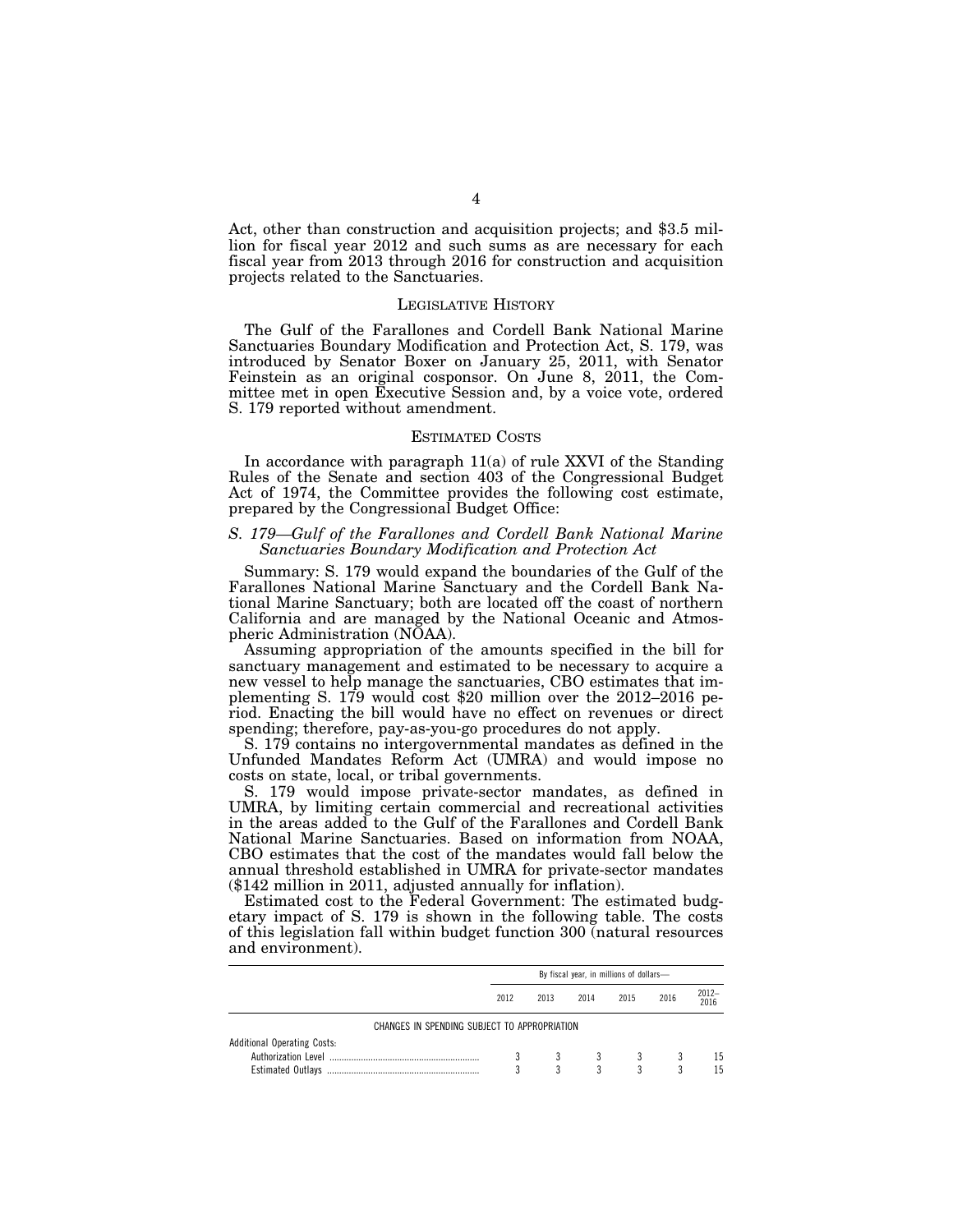|                                      | By fiscal year, in millions of dollars- |      |      |      |      |               |  |
|--------------------------------------|-----------------------------------------|------|------|------|------|---------------|--|
|                                      | 2012                                    | 2013 | 2014 | 2015 | 2016 | 2012-<br>2016 |  |
| Vessel Acquisition and Construction: |                                         |      |      |      |      |               |  |
|                                      |                                         |      |      |      |      |               |  |
|                                      |                                         |      |      |      |      | 5             |  |
| <b>Total Changes:</b>                |                                         |      |      |      |      |               |  |
|                                      |                                         |      |      |      |      | 20            |  |
|                                      |                                         | 5    | 5    | Δ    | 3    | 20            |  |

Basis of Estimate: For this estimate, CBO assumes that S. 179 will be enacted by the end of fiscal year 2011 and that the amounts specifically authorized or estimated to be necessary will be appropriated for each year. The bill would authorize the appropriation of \$3 million for each of fiscal years 2012 through 2016 to manage the areas added to the two sanctuaries. In recent years, about \$2 million has been appropriated annually for this purpose.

The bill also would authorize the appropriation of \$3.5 million for 2012 and whatever sums are necessary for 2013 through 2016 to acquire an additional vessel to manage the expanded sanctuaries. Based on information provided by NOAA, CBO estimates that an additional \$1 million would be needed in 2013 to complete the acquisition of the new vessel. Estimated outlays are based on historical spending patterns for NOAA programs and assume that NOAA would not acquire a new vessel until it received full funding for the project in 2013.

Estimated impact on State, local, and tribal governments: S. 179 contains no intergovernmental mandates as defined in UMRA and would impose no costs on state, local, or tribal governments.

Estimated impact on the private sector: S. 179 would extend current regulations and any subsequent modifications to those regulations to the areas added to the sanctuaries by the bill. Some of those regulations would impose mandates, as defined in UMRA, by limiting certain commercial and recreational activities that could injure sanctuary resources. Based on information from NOAA about activities in the areas that would be added and existing regulations for the sanctuaries, CBO estimates that the cost of complying with the mandates would fall below the annual threshold established in UMRA for private-sector mandates (\$142 million in 2011, adjusted annually for inflation).

Estimate prepared by: Federal Costs: Dubary Brea and Jeff LaFave; Impact on State, Local, and Tribal Governments: Ryan Miller; Impact on the Private Sector: Amy Petz.

Estimate approved by: Theresa Gullo, Deputy Assistant Director for Budget Analysis.

#### REGULATORY IMPACT STATEMENT

In accordance with paragraph 11(b) of rule XXVI of the Standing Rules of the Senate, the Committee provides the following evaluation of the regulatory impact of the legislation, as reported:

#### NUMBER OF PERSONS COVERED

The reported bill would not authorize any new regulations, and therefore, will not subject any individuals or businesses to new reg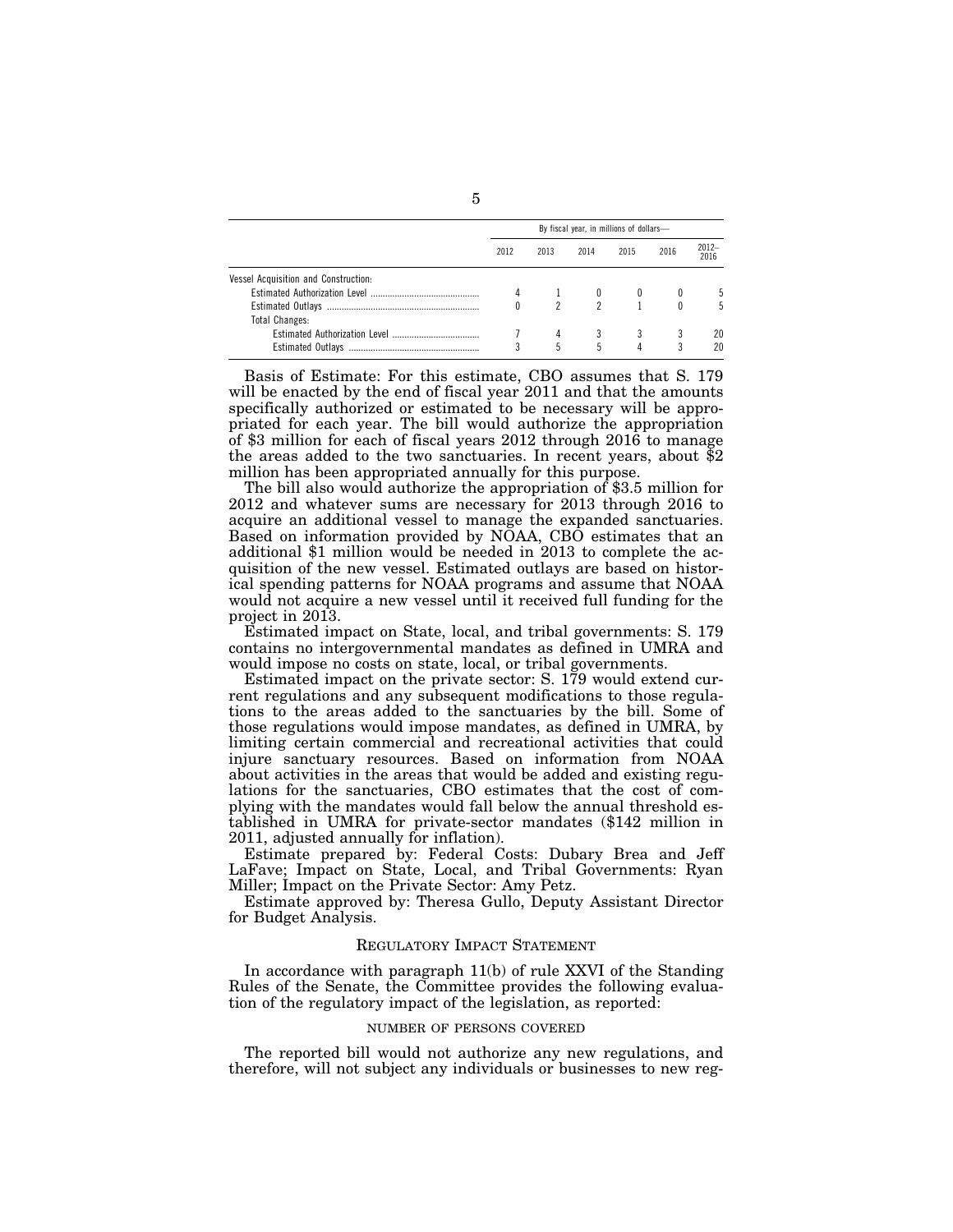ulations. However, it would authorize extending current regulations to additional areas.

#### ECONOMIC IMPACT

The bill, as reported, may have a slight positive impact on the nation's economy by increasing tourism and expanding sanctuary designation for conservation of living marine resources. However, the bill would prohibit or restrict certain commercial activities that could injure Sanctuary resources, and therefore, may have a slight negative impact on the nation's economy.

#### PRIVACY

The reported bill would have little, if any, impact on the personal privacy of U.S. citizens.

#### PAPERWORK

The reported bill would not increase paperwork requirements for the private sector. NOAA paperwork requirements would likely increase slightly as a result of the enhanced authorities and rulemaking and reporting requirements provided in the bill.

#### CONGRESSIONALLY DIRECTED SPENDING

In compliance with paragraph 4(b) of rule XLIV of the Standing Rules of the Senate, the Committee provides that no provisions contained in the bill, as reported, meet the definition of congressionally directed spending items under the rule.

#### SECTION-BY-SECTION ANALYSIS

#### *Section 1. Short Title.*

This section would title the Act as the "Gulf of the Farallones" and Cordell Bank National Marine Sanctuaries Boundary Modification and Protection Act.''

#### *Section 2. Findings.*

This section would describe the existing national marine sanctuaries and the national and international significance of the sanctuaries to the marine environment.

#### *Section 3. Policy and Purpose.*

This section would state that it is the policy of the United States to protect and preserve living and other resources of the Gulf of the Farallones and Cordell Bank marine environments by: (1) extending the boundaries of the Gulf of the Farallones National Marine Sanctuary and the Cordell Bank National Marine Sanctuary; (2) strengthening the protections that apply in the Sanctuaries; (3) providing for public education about the value of the Sanctuaries; and (4) managing uses of the Sanctuaries. The section also would state that nothing in this Act is intended to alter any existing authorities regarding the conduct and location of fishing activities in the Sanctuaries.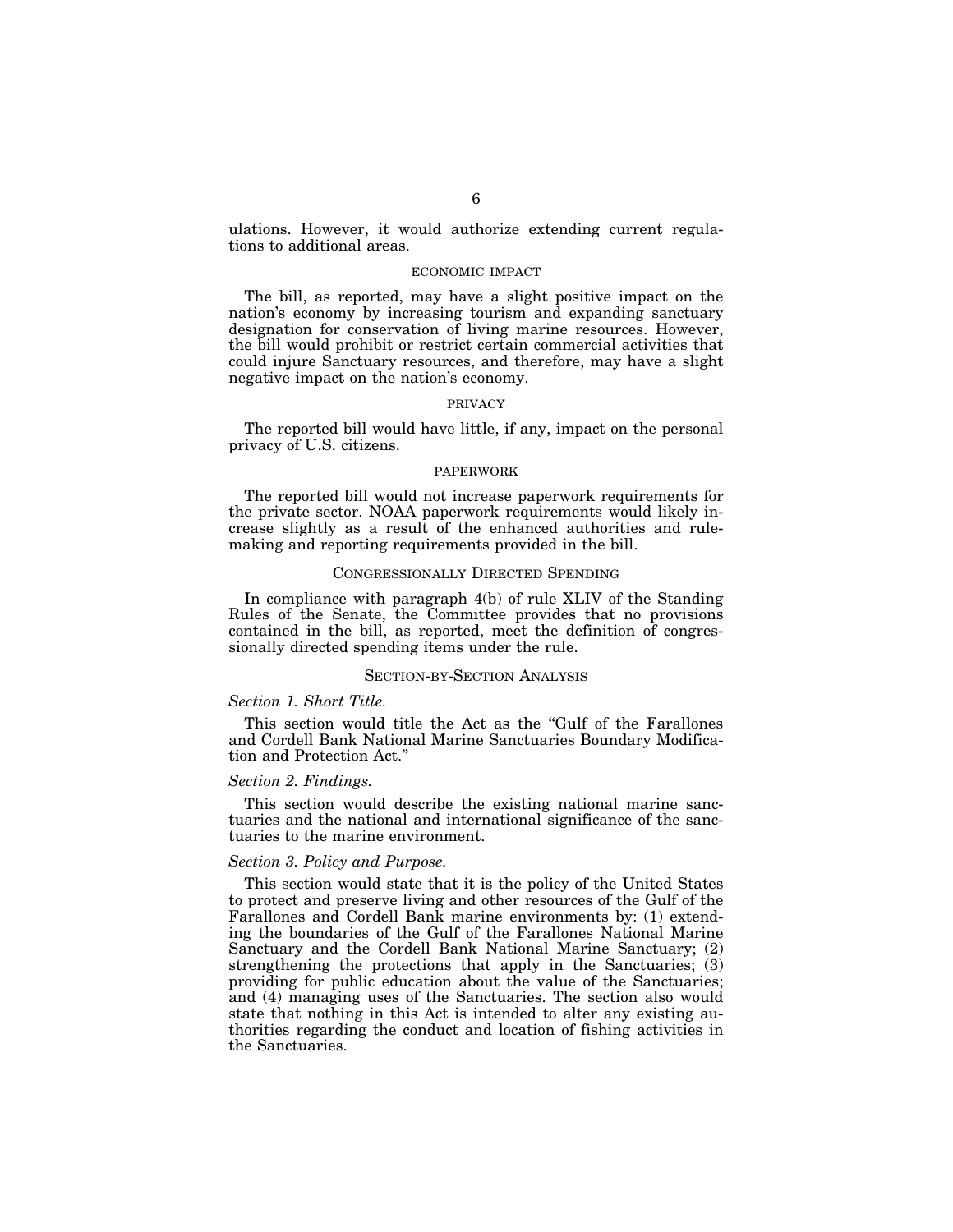#### *Section 4. Definitions.*

This section would define several terms as they apply to this Act, including: (1) Mariculture; (2) Cordell Bank National Marine Sanctuary;  $(\overline{3})$  Farallones National Marine Sanctuary;  $(4)$  Sanctuaries; and (5) Secretary.

#### *Section 5. National Marine Sanctuary Boundary Adjustments.*

This section would expand the Gulf of the Farallones National Marine Sanctuary and the Cordell Bank National Marine Sanctuary by describing the adjusted boundaries for each Sanctuary. The areas that would be included are all submerged lands and waters, including living marine and other resources within and on those lands and waters, from the mean high water line to the boundary. The section would provide for the expansion areas to be managed as part of the National Marine Sanctuary System. In addition, this section would direct the Secretary to produce updated NOAA nautical charts for the areas in which the Sanctuaries are located and include on those nautical charts the boundaries of the Sanctuaries, as revised by the Act.

#### *Section 6. Prohibition of Oil and Gas Leasing and Permitting.*

This section would prohibit the issuance of a lease or permit that authorizes exploration, development, production, or transportation by pipeline of minerals or hydrocarbons within the Sanctuaries.

#### *Section 7. Management Plans and Regulations.*

This section would direct the Secretary to complete a draft supplemental management plan for the Sanctuaries by no later than 24 months after the date of enactment of the Act that focuses on management in the areas added to the Sanctuaries under this Act. The draft plan could not weaken existing resource protections. In addition, the Secretary would issue a revised comprehensive management plan for the Sanctuaries during the first management review initiated after the date of enactment of this Act under section 304(e) of NMSA (16 U.S.C. 1434(e)), for the Sanctuaries, and issue such final regulations as may be necessary.

This section would permit the regulations for the Gulf of the Farallones National Marine Sanctuary (15 C.F.R. 922, subpart H) and the Cordell Bank National Marine Sanctuary (15 C.F.R. 922, subpart K), including any changes made as a result of a joint management plan review for the Sanctuaries conducted pursuant to section  $304(e)$  of NMSA (16 U.S.C. 1434(e)), to apply to the areas added to each Sanctuary, respectively, until the Secretary modifies such regulations. The section would direct the Secretary to carry out an assessment of necessary revisions to the regulations for the Sanctuaries in a manner that ensures the protection of the resources of the Sanctuaries consistent with the purposes and policies of NMSA and the goals and objectives for the new areas added to each Sanctuary under section 5 of this Act. This section would require the assessment and any corresponding regulatory changes be complete within 24 months of the date of enactment of this Act. In revising the regulations for the Sanctuaries pursuant to this subsection, the Secretary would be required to consider appropriate regulations for the following activities: the deposit or release of in